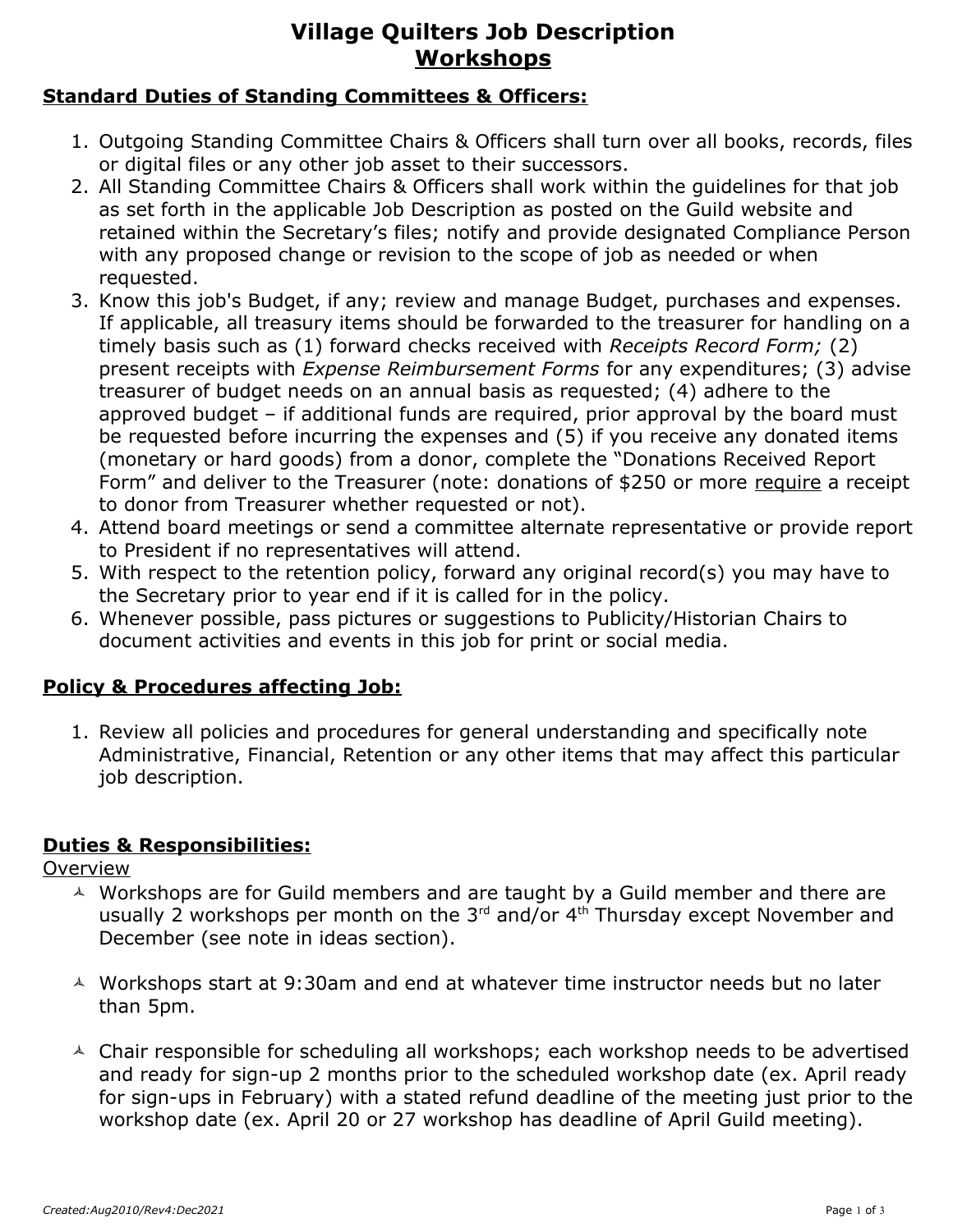## **Village Quilters Job Description Workshops**

- $\triangle$  Chair should recruit, assemble, coordinate and direct a committee of team members as needed who can assist Chair and be responsible for overseeing activities for 1 or more workshop days
- $\triangle$  Keep all workshop supplies in the cabinet in good working order and/or replace items as budget allows or as board approves.

#### Ideas & Scheduling

- A Workshop subject ideas can come from committee members, member suggestions or best place is members show and tell at Guild meetings:
	- Get or make a copy of a blank calendar for keeping track of all the workshops
	- When something unique or different is shown at show and tell, track the person down and see if they would be interested in teaching a workshop on that item or another; get name and phone for future contact.
	- Make sure subject matter doesn't overlap with anything the Program committee is covering.
	- Chair should retain a list of people who always are willing to teach.
	- Make contact with an interested person and schedule a workshop date and place on workshop calendar (can use this to speak about workshops at guild meeting)
	- Once an instructor commits, they need to send via email 1) a picture of the item, 2) a short description of what the workshop is and 3) a complete supply list including homework if needed; items needed as soon as possible but no later than 3 months prior to the workshop date; follow-up if needed
	- On an on-going basis, supply all updated, current schedule information to the Webmaster including date, time, instructor, sample picture and a short synopsis of the class for the Workshops section of website; copy email to Vice President
	- Send a list of all the workshops to the E-BULLETIN Chair; deadline is 7pm (or before) on the day of the board meeting
	- Assign a Moderator to each workshop from committee members
	- **NOTE:** There may be a month or two during the year that the 4th Thursday is not available due to agreement with Art Guild; before scheduling, meet with Vice President to confirm any dates during year that may NOT be available

## Moderator Duties

- $\triangle$  Assigned moderator responsible for carrying out activites leading up to and on the day the workshop takes place:
	- moderator takes workshop folder home from last guild meeting prior to workshop date; folder includes sign-up sheet and envelope of checks
	- moderator to send reminder email to each person on sign-up sheet; email to include workshop name, date and time with a note to be set up and ready to begin at 9:30am; if email is illegible on sign-up sheet, use Roster of members to get email address and/or phone number
	- moderator to attend day of workshop
		- set up irons, ironing board, spray bottles and place trash cans at or near work tables
		- introduce teacher at 9:30am to begin workshop